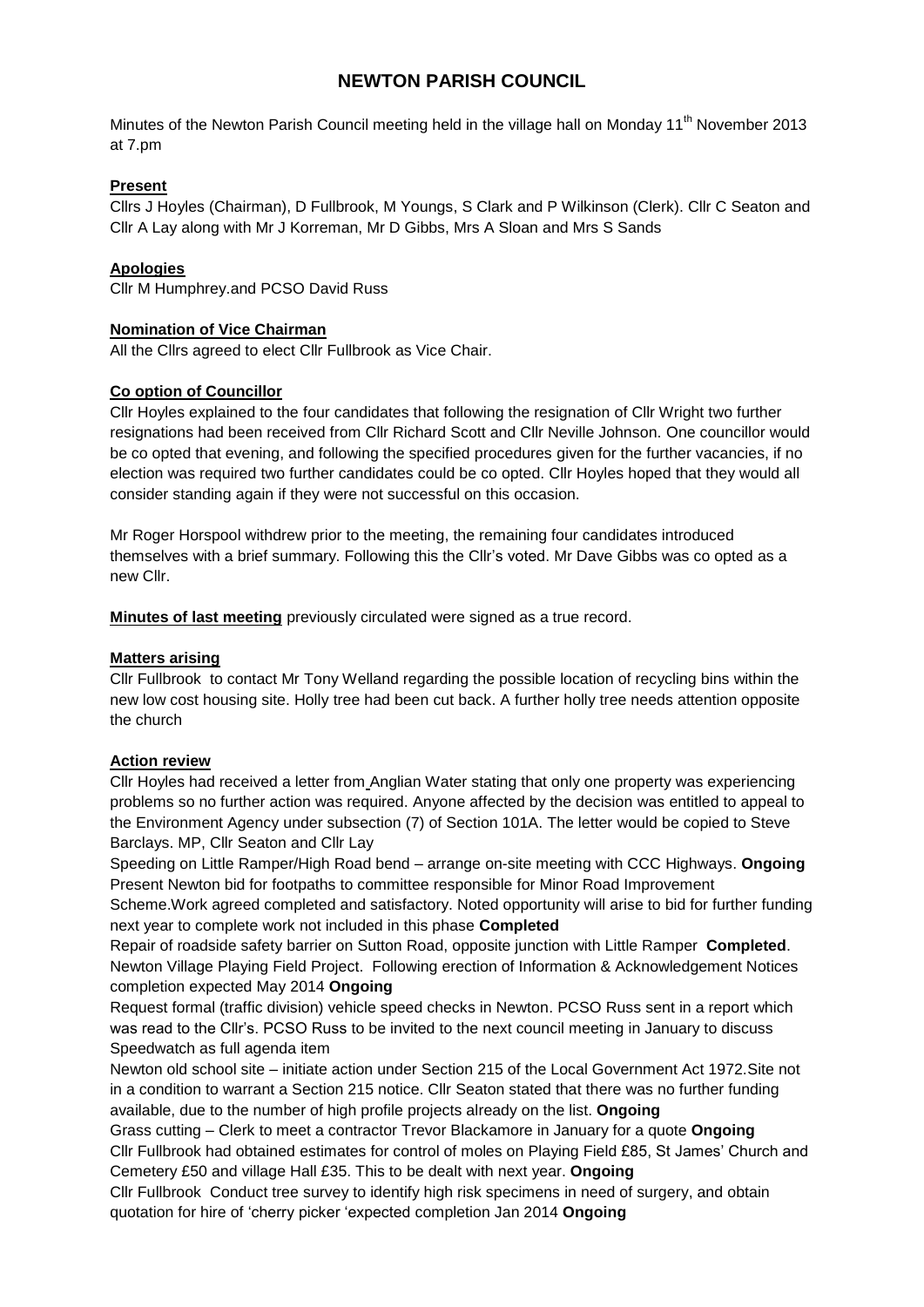Colvile Road – arrange cutting hedge and clearance of moss/weeds from adjacent footway. **Completed**

Compulsory purchase of land at Newton old school site, monitoring and survey to be conducted. Place as a full agenda item at Jan 2014 meeting **Ongoing**

*\*Allotment in High Road –. Clerk to send a further reminder to allotment tenant for completion of contract and outstanding rent .Ongoing*

### **Highways**

Footpath completed grass sown at edge of path from Village Hall to Mudcroft Farm New surface gulley installed at High Road/Brewer Lane junction. Blocked gully near Clifton House High Road cleared. Blocked gullies nr church, Church Lane in hand. Verge markers installed at Brewers Lane/High Road junction and alongside path improvements.

Action planned to top dress Catlings Lane from Sutton Road to Catlings Farmhouse and Fitton End/Goredyke. Highways scheduled cutting back hedge on Roman Bank (nr Fitton End junction). Road improvements – over 100 submissions for all Cambridgeshire, Fen Road submission low priority.

### **Allotments**

*See item in Action Review \**

### **Finance**

*Playing Field A/C* Cllr's agreed closure. Authorised letter to be signed and sent to Barclays to confirm closure Funds moved to *Business Saver A/c* which stands at £1690.57 *Community A/c* Expenses Audit Commission £120 Groomfields £1322.16 CAPALC annual subscription £241.32 Cheque for payment of 1<sup>st</sup> of 3 annual Instalment for Highways Grant £366.68 Income Allotment rents received £196. ½ year Precept £2750. Recycling credit for clothes bank £9.57 Including Highways invoice account stands at **£1575.77** All Councillors approved that the new Vice Chair, Cllr Doug Fullbrook should become a signatory for Parish Council bank accounts Query raised as to insurance for Street Pride ,would the Parish Council fund the insurance if the cost was delegated to Street Pride teams. This would be discussed if needed

## **Planning**

Land East of Oaklea Mill Lane, application withdrawn Land West of 1b-17 Colvile Road, Low Cost Housing 12 x 2 storey dwellings Willow Lodge Fitton End Road,application received for erection 2 storey and single side extension agreed Land West of 3 Swedish Houses, Church Lane erection of 2 x 2 storey 4 bed dwellings Change of use of agricultural land to extension to churchyard (Cllr Fullbrook dealt with this as Cllr

Hoyles declared an interest)

#### **Newton Village Hall Report**

The evening with the Sheringham Shantymen was a huge success, with over 170 people attending, raising almost £1,500 for funds. The monthly Coffee Mornings continue to bring together people from all around the village and provide an important social function for those who live alone. In the New Year information sessions to be included, looking at topics such as Crime Prevention and Fire Safety. Annual General Meeting held on Nov  $7<sup>th</sup>$  celebrating 35 years since the establishment of the Village Hall and the inception of the charity.